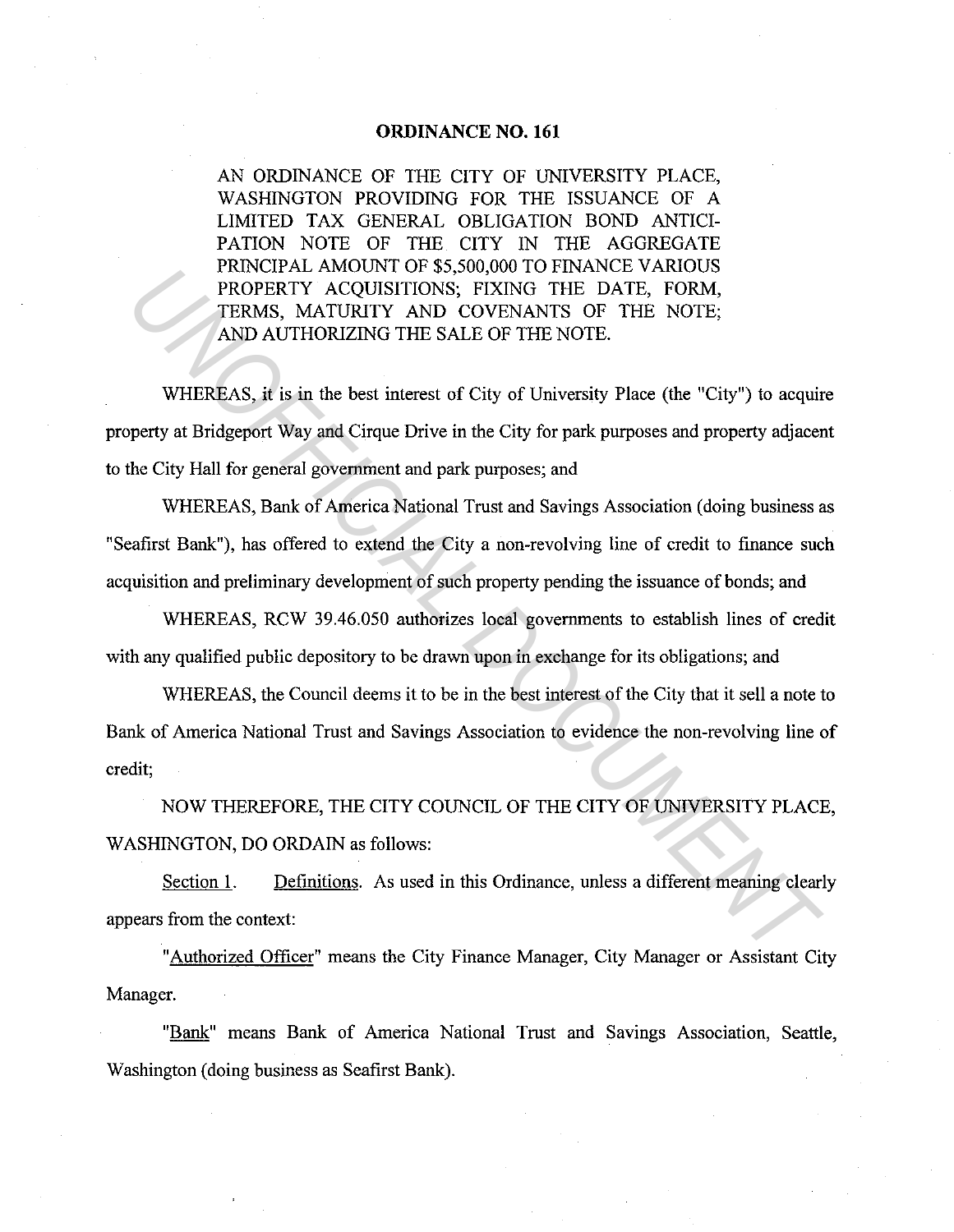"Bonds" means the Limited Tax General Obligation Bonds to be issued to pay and redeem the Note or any refunding note or notes.

"City" means the City of University Place, Washington.

"Code" means the Internal Revenue Code of 1986, as amended, and shall include all applicable regulations and rulings relating thereto.

"Council" means the general legislative authority of the City as the same shall be duly and regularly constituted from time to time.

"Note" means the \$5,500,000 Limited Tax General Obligation Bond Anticipation Note, 1997, of the City issued pursuant to this Ordinance.

"Note Account" means the Limited Tax General Obligation Bond Anticipation Note Account, 1997 in the Debt Service Fund, established pursuant to Section 4.

"Outstanding Principal Balance of the Note" means the aggregate of all funds which the City has drawn from the Bank pursuant to the Note less the aggregate of all principal payments on the Note made by the City.

"Reference Rate" means the rate of interest publicly announced from time to time by the Bank in San Francisco, California as its "Reference Rate." The Reference Rate is set based upon various factors, including the Bank's costs and desired return, general economic conditions and other factors, and is used as a reference point for pricing some loans. The Bank may price loans to its customers at, above or below the Reference Rate. Any change in the Reference Rate shall take effect at the opening of business on the day specified in the public announcement of a change in the Reference Rate. plicable regulations and rulings relating thereto.<br>
"Council" means the general legislative authority of the City as the same shall be dul<br> *Tegularly* constituted from time to time.<br>
"Note" means the \$5,500,000 Limited Ta

"Project" means the acquisition of property at Bridgeport Way and Cirque Drive for park purposes, acquisition of property adjacent to City Hall for park and general government purposes and preliminary improvements to such property.

"Request for Draw" means an oral or written request by an Authorized Officer for a draw from the line of credit authorized to be established by this Ordinance, all as more fully described in Section 3.

-2- **NMN115.DOC 97f06126**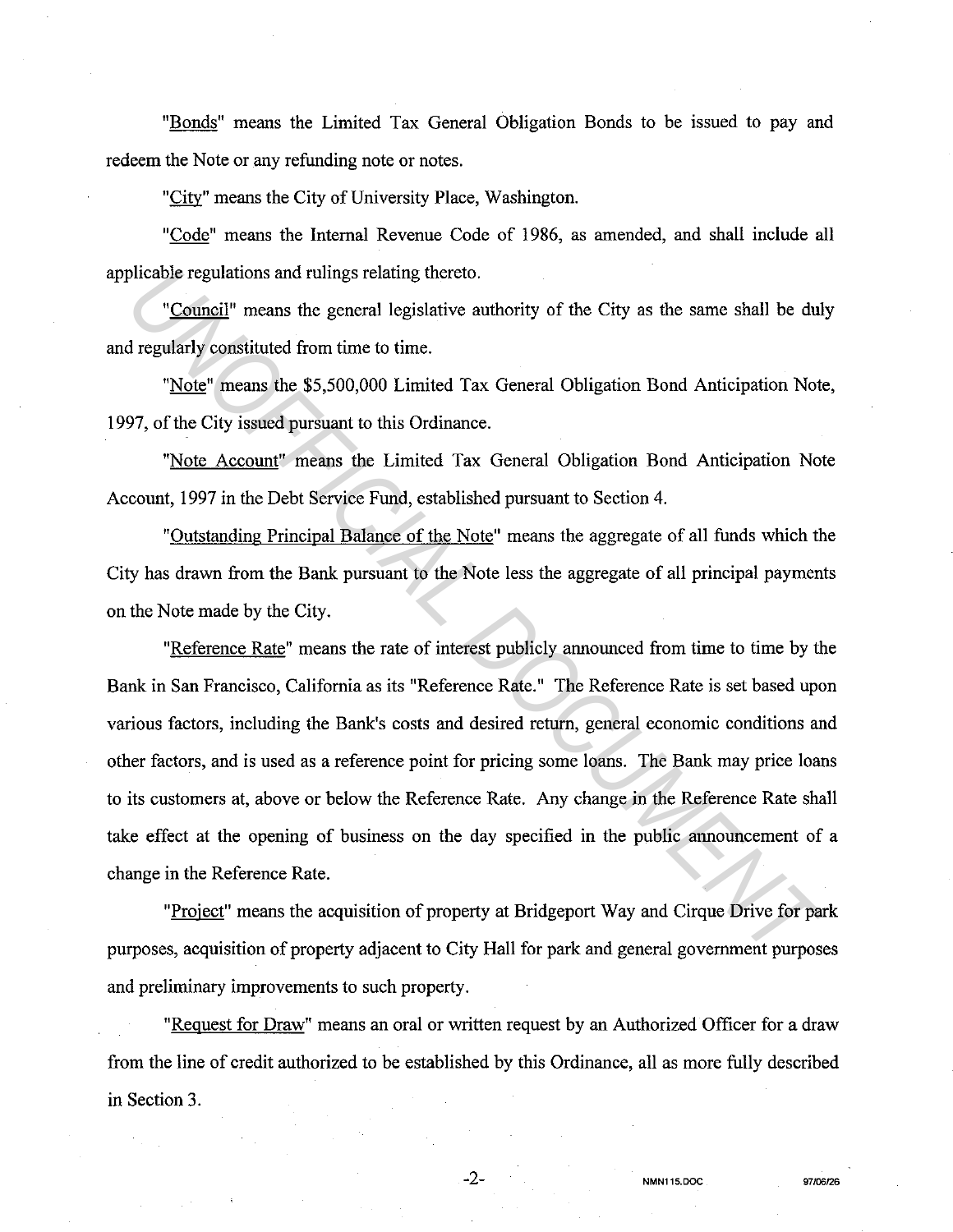Section 2. Authorization of the Bonds. For the purpose of providing funds necessary to repay the Note, the Council shall issue Bonds in such amount and form and with such terms, covenants and other details as shall be determined by ordinance of the Council. The proceeds of the Bonds shall be paid into the Note Account and applied, together with other available funds, in amounts sufficient to repay the Note.

Section 3. Issuance of Note. In anticipation of the issuance of the Bonds, the City shall, for the purpose of financing the Project, issue its Note in the principal amount of not to exceed \$5,500,000 outstanding at any one time. Said short-term obligation shall be designated the "City of University Place, Washington, Limited Tax Obligation Bond Anticipation Note, 1997," shall be dated the date of its issuance and shall mature October 1, 1997. The Outstanding Principal Balance on the Note shall be payable at maturity. The Note shall bear interest on the Outstanding Principal Balance at a rate per annum of 54% of the Reference Rate of the Bank. Interest shall be payable on October 1, 1997 or prepayment in full of the Note. Interest on the Note shall be calculated on the basis of a 365/366-day year and the actual number of days elapsed. amounts sufficient to repay the Note.<br>
<u>Section 3</u>. Issuance of Note. In anticipation of the issuance of the Bonds, the City<br>
III, for the purpose of financing the Project, issue its Note in the principal amount of not to<br>

The Note shall be non-negotiable and issued in fully registered form. Both principal of and interest on the Note shall be payable in lawful money of the United States of America at the office of the City Finance Manager, and shall be a general obligation of the City to the extent provided herein. The City's Finance Manager shall act as Note Registrar.

The Outstanding Principal Balance of the Note on any particular day shall be the aggregate of all funds which the City has drawn from the date of the Note to that day less the aggregate of all principal payments made by the City on or before that day. Interest on a particular principal amount so advanced shall be determined from the date of the advance of Note proceeds pursuant to a Request for Draw by which the City drew that principal amount from the Bank.

A Request for Draw pursuant to the Note may be made by an Authorized Officer either orally or in writing at any time prior to the maturity date of the Note. Oral Requests for Draw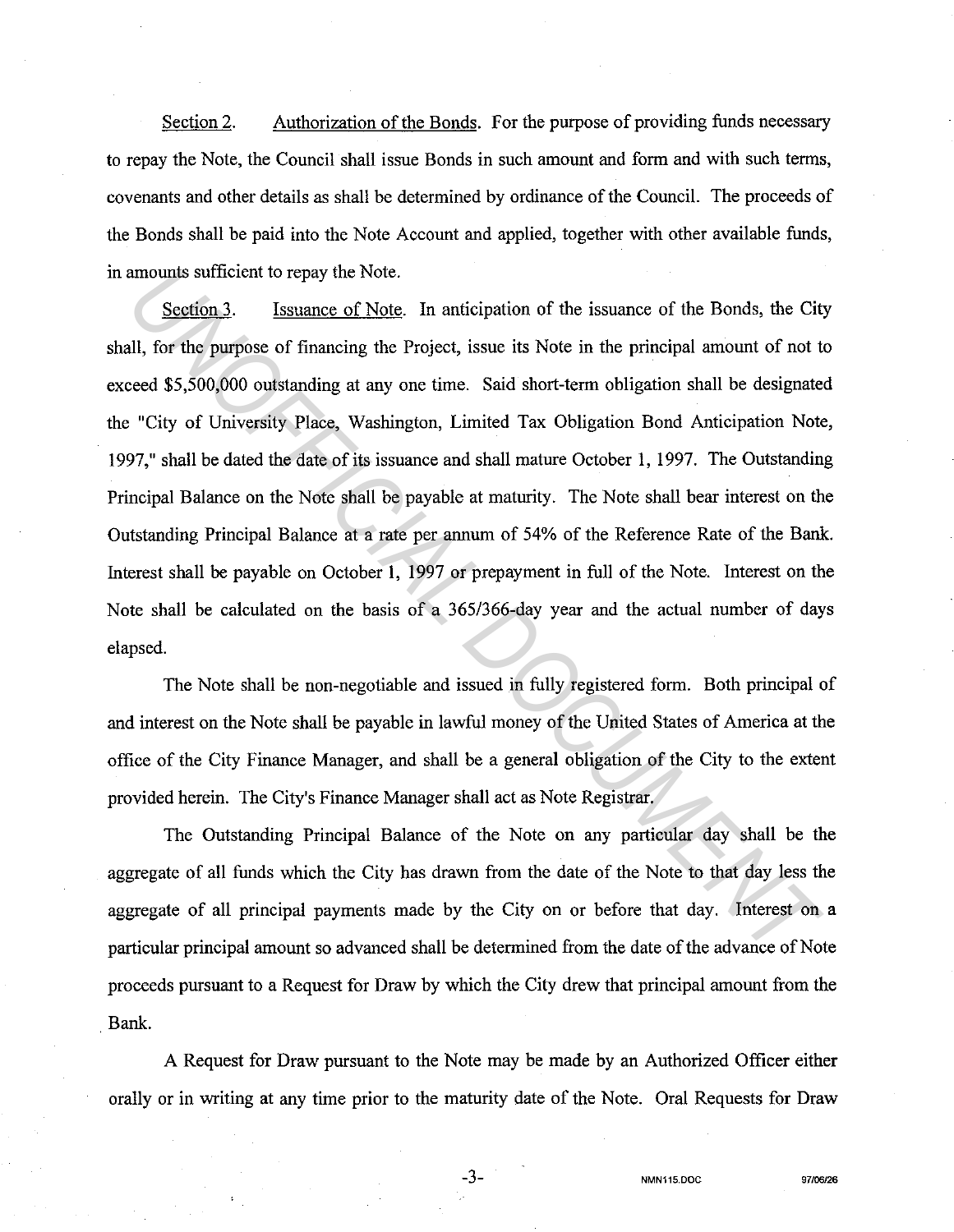shall include requests by telephone, telegraph, telex or any other means of communication other than by a writing signed by an Authorized Officer. The City hereby delegates to the Authorized Officer authority to make a written or oral Request for Draw pursuant to this Ordinance. The Bank shall incur no liability to the City or to any other person in acting upon any oral or written notice or other communication which the Bank believes in good faith to have been given by an official or other person authorized to borrow on behalf of the City, or otherwise acting in good faith in making advances pursuant to this Ordinance.

Section 4. Note Redemption Account and Security for the Note. A special account of the City to be known as the "City of University Place Limited Tax General Obligation Bond Anticipation Note Account, 1997" (the "Note Account") is hereby authorized to be created in the Debt Service Fund by the Finance Manager. The Note Account shall be a trust account and shall be drawn upon for the sole purpose of paying the principal of and interest on the Note. Money on deposit in the Note Account not immediately needed to pay such interest or principal may temporarily be deposited in such institutions or invested in such obligations which are legal investments for City funds. Any interest or profit from the investment of such money shall be deposited in the Note Account. Any money remaining in the Note Account after payment in full of the principal of and interest on the Note may be transferred to the general fund of the City, and the Note Account shall be closed. ities or other communication which the Bank believes in good faith to have been given by a<br>
figial or other person authorized to borrow on behalf of the City, or otherwise acting in good<br>
th in making advances pursuant to

The City covenants that on or before the maturity date of the Note, it will issue the Bonds, refunding bond anticipation notes, or a combination of the foregoing in an amount sufficient to pay the Note when due.

The Note is a general obligation of the City. The City hereby irrevocably covenants that it will levy taxes armually upon all the taxable property in the City without limitation as to rate or amount and in amounts sufficient, with other money legally available therefor, to pay the . principal of and interest on the Note as the same shall become due. The full faith, credit and resources of the City are hereby irrevocably pledged for the armual levy and collection of such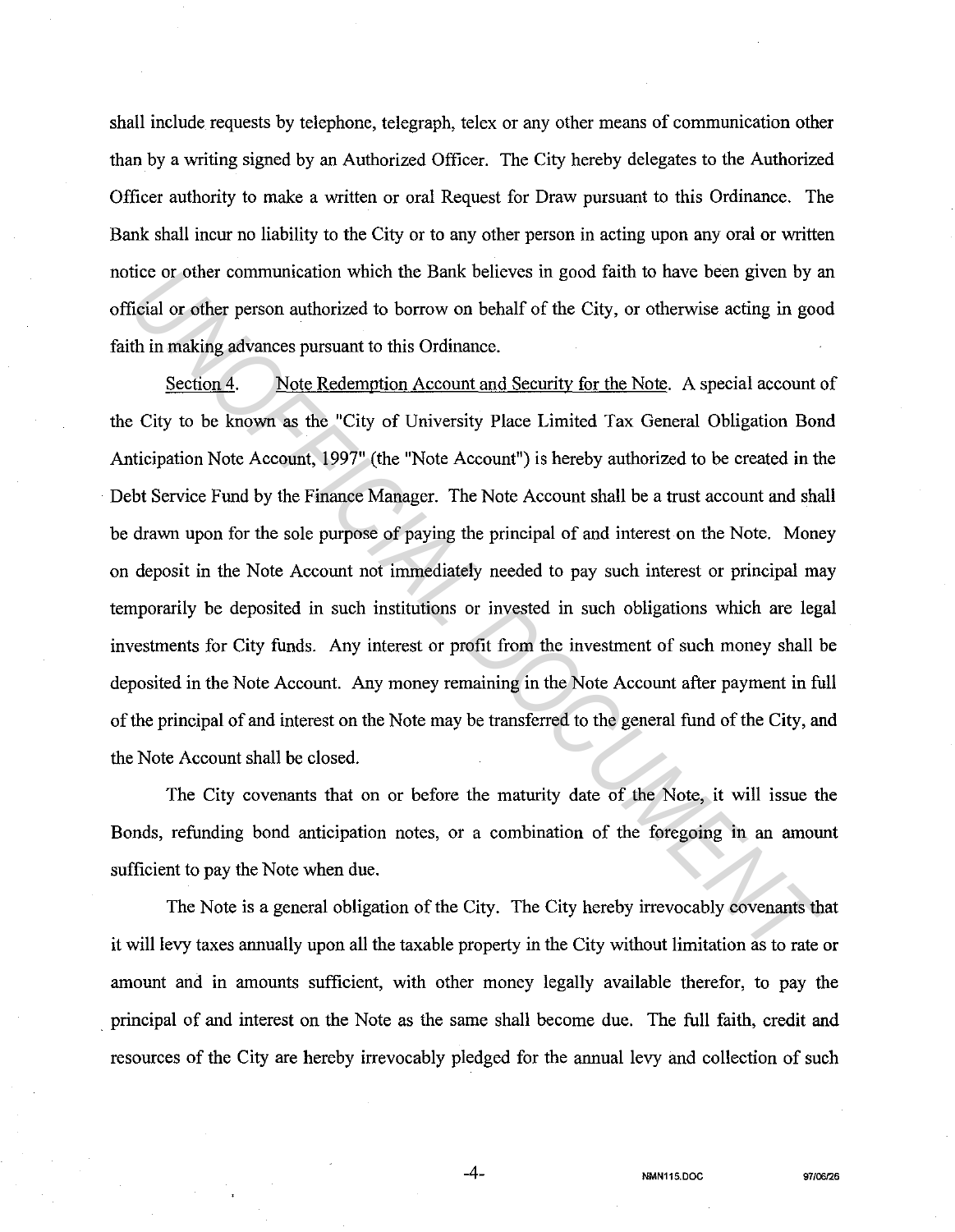taxes and the prompt payment of such principal and interest. The pledge of tax levies may be discharged prior to maturity of the Note by making full provision for the payment thereof.

Section 5. Optional Redemption. The Note may be pre-paid prior to its maturity in whole or in part at any time without penalty.

Section 6. Tax-Exemption. The City hereby covenants that it will not make any use of the proceeds from the sale of the Note or any other funds of the City which may be deemed to be proceeds of such Note pursuant to Section 148 of the Code and the applicable regulations thereunder which will cause the Note to be "an arbitrage bond" within the meaning of said section and said regulations. The City will comply with the applicable requirements of Section 148 of the Code (or any successor provision thereof applicable to the Note) and the applicable regulations thereunder throughout the term of the Note. The City further covenants that it will not take any action or permit any action to be taken that would cause the Note to constitute "a private activity bond" under Section 141 of the Code. **Example 1.1** Tax-Exemption. The City hereby covenants that it will not make any us<br>the proceeds from the sale of the Note or any other funds of the City which may be deemed to<br>proceeds of such Note pursuant to Section 148

The City hereby designates the Note as a "qualified tax-exempt obligation" under Section 265(b) of the Code. The City does not expect to issue tax-exempt obligations in an aggregate principal amount in excess of \$10,000,000 during calendar year 1997.

Section 7. Disposition of Note Proceeds. All proceeds received from a Request for Draw under this Ordinance shall be deposited into the City's Park Capital Improvement Fund, and used to finance the Project and pay costs of issuing the Note. Money in such fund shall be invested in legal investments for City funds. Upon completion of the Project or a decision not to complete any portion of the Project, any remaining money in the fund shall be transferred to the Note Account or used for other capital purposes.

Section 8. Lost, Stolen or Destroyed Note. In case any Note shall be lost, stolen or destroyed, the Note Registrar may execute and deliver a new Note of like date and tenor to the . owner upon the owner paying the expenses and charges of the City and upon its filing with the Note Registrar evidence satisfactory to the Note Registrar that such Note was actually lost, stolen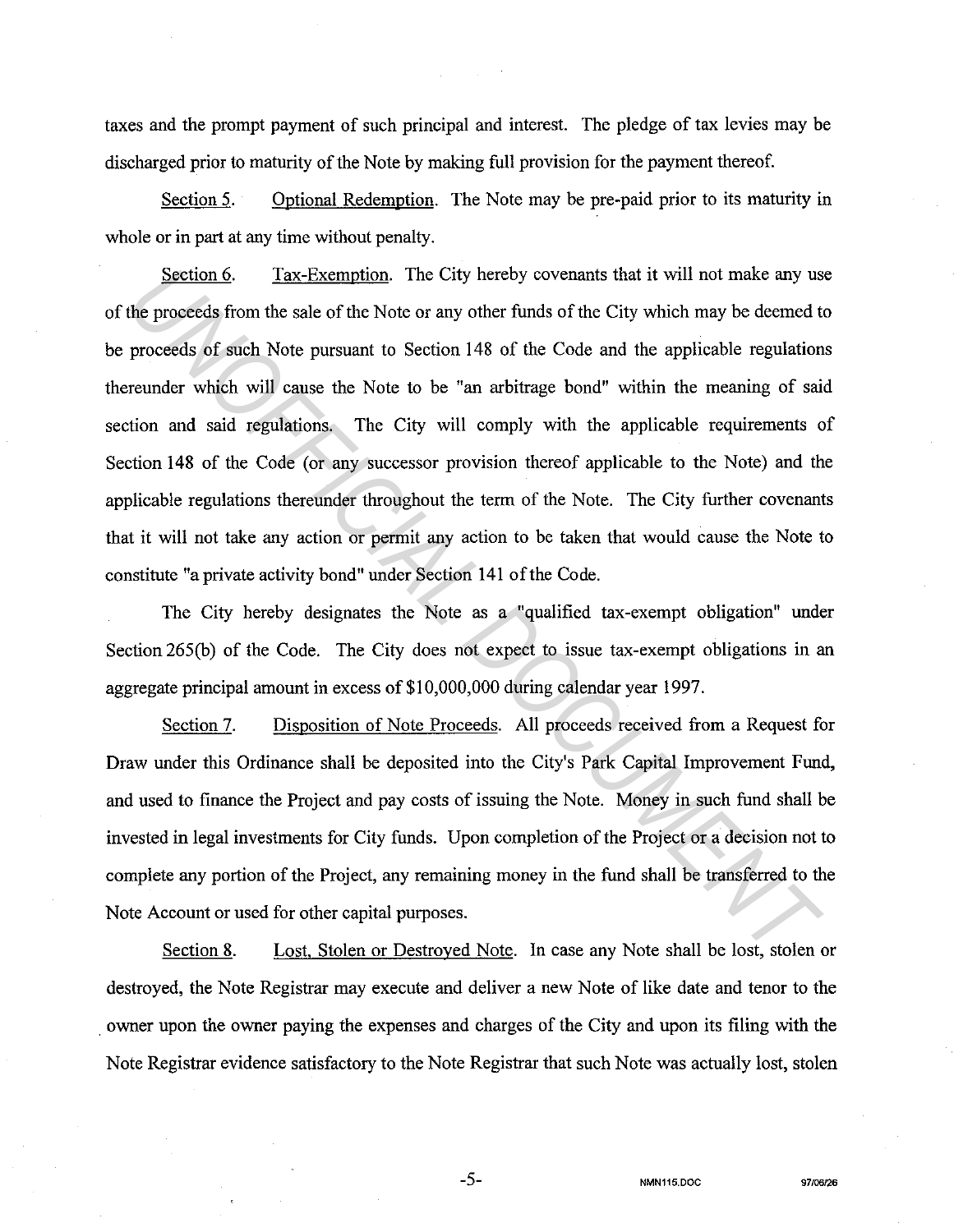or destroyed and of its ownership thereof, and upon furnishing the City with indemnity satisfactory to the City.

Section 9. Form of Note and Registration Certificate. The Note shall be in substantially the following form:

### UNITED STATES OF AMERICA

 $N$ O.  $\qquad \qquad$   $\qquad$   $\qquad$   $\qquad$   $\qquad$   $\qquad$   $\qquad$   $\qquad$   $\qquad$   $\qquad$   $\qquad$   $\qquad$   $\qquad$   $\qquad$   $\qquad$   $\qquad$   $\qquad$   $\qquad$   $\qquad$   $\qquad$   $\qquad$   $\qquad$   $\qquad$   $\qquad$   $\qquad$   $\qquad$   $\qquad$   $\qquad$   $\qquad$   $\qquad$   $\qquad$   $\qquad$   $\qquad$   $\qquad$   $\qquad$   $\$ 

## STATE OF WASHINGTON

## CITY OF UNIVERSITY PLACE

## LIMITED TAX GENERAL OBLIGATION BOND ANTICIPATION NOTE, 1997

Registered Owner: Bank of America National Trust and Savings Association

City of University Place, a municipal corporation organized and existing under and by virtue of the laws of the State of Washington (the "City"), hereby acknowledges itself to owe and for value received promises to pay, but only from the sources and as hereinafter provided, to the Registered Owner identified above on October 1, 1997 the principal sum of not to exceed \$5,500,000 together with interest on the Outstanding Principal Balance, from the date hereof at the rate per annum of 54% of the Reference Rate of Bank of America National Trust and Savings Association, computed on a 365/366-day year and the actual number of days elapsed, upon presentation and surrender of this note at the office of the Finance Manager of the City. Interest shall be paid on October 1, 1997. **UNITED STATES OF AMERICA**<br> **STATE OF WASHINGTON**<br> **CITY OF UNIVERSITY PLACE**<br> **LIMITED TAX GENERAL OBLIGATION BOND ANTICIPATION NOTE, 1997**<br> **ELECT OF UNIVERSITY PLACE**<br> **LIMITED TAX GENERAL OBLIGATION BOND ANTICIPATION N** 

The City has reserved the right to repay the principal amount of this note in whole or in part prior to its maturity.

This note is issued pursuant to an ordinance of the City, passed on June 30, 1997 (the "Note Ordinance"), for the purpose of financing various property acquisitions in anticipation of the issuance of bonds, all in conformity with the Constitution and laws of the State of Washington. Capitalized terms used, but not defined, in this note shall have the meaning given in the Note Ordinance.

The City hereby irrevocably covenants that it will deposit in the Limited Tax General . Obligation Anticipation Note Account, 1997 of the City authorized to be maintained by the Note Ordinance, bond proceeds or refunding note proceeds, in amounts which, together with other moneys of the City legally available therefor, will be sufficient to pay the principal of and interest on this note as the same shall become due.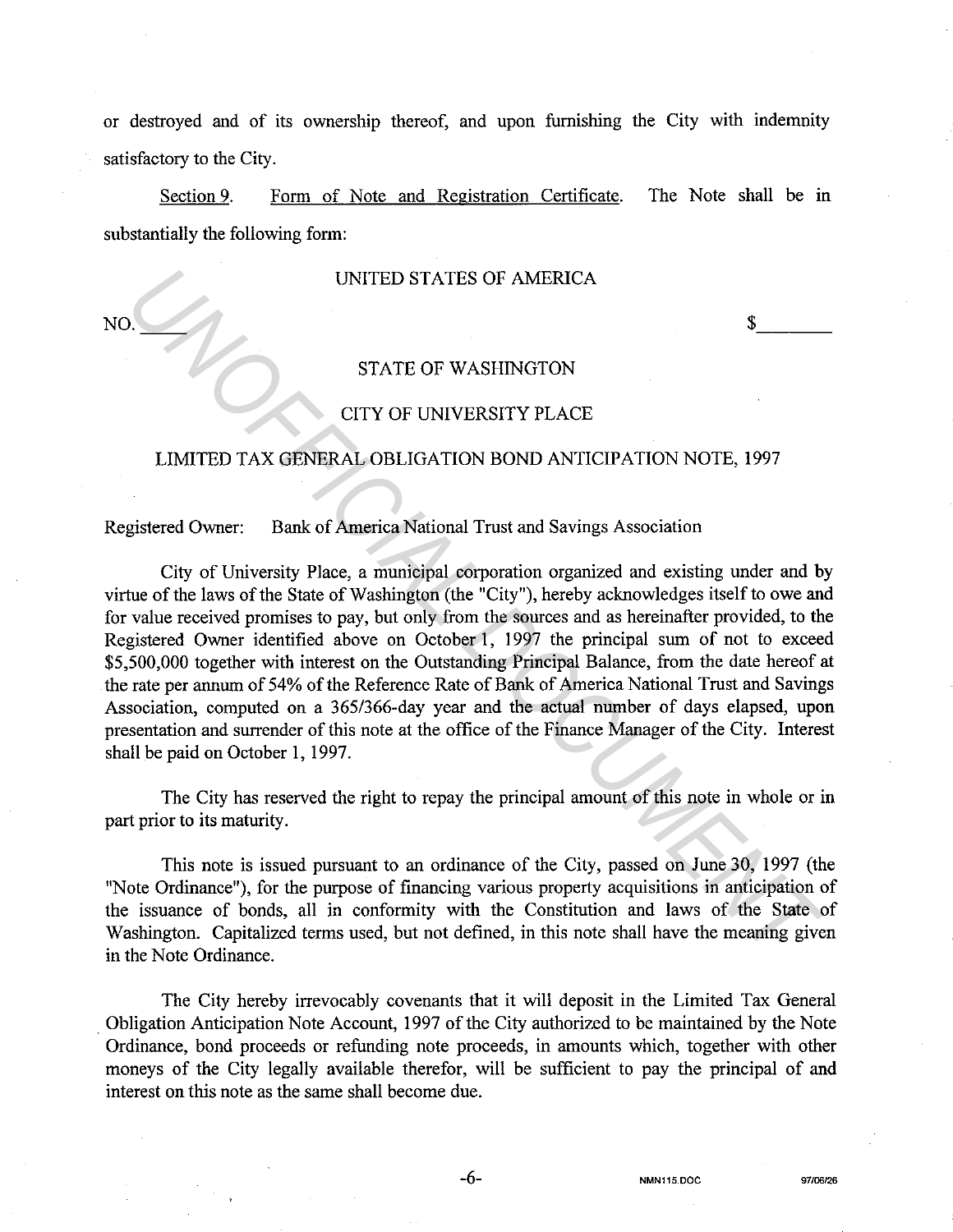The City has designated this note as a qualified tax-exempt obligation for investment by financial institutions.

This note is nontransferable.

This note shall not be valid or become obligatory for any purpose or be entitled to any security or benefit under the Note Ordinance until the Certificate of Authentication has been manually signed by the Note Registrar.

It is hereby certified and declared that this note is issued pursuant to and in strict compliance with the Constitution and laws of the State of Washington and ordinances of the City and that all acts, conditions and things required to be done precedent to and in the issuance of this note have happened, been done and performed.

IN WITNESS WHEREOF, City of University Place, Washington, has caused this note to be executed by the manual signature of the Mayor and attested by the manual or facsimile signature of the Clerk, and the seal of the City to be imprinted or impressed hereon as of the day of July, 1997. FIRST:<br>
The State of City Clerk<br>
The State of Washington and critical and in string<br>
Invalidy signed by the Note Registrar.<br>
It is hereby certified and declared that this note is issued pursuant to and in string<br>
Infinite

-7-

[SEAL]

CITY OF UNIVERSITY PLACE, WASHINGTON

\_\_\_\_\_\_\_ ,,Mayor

| ATTEST: |  |
|---------|--|
|         |  |

City Clerk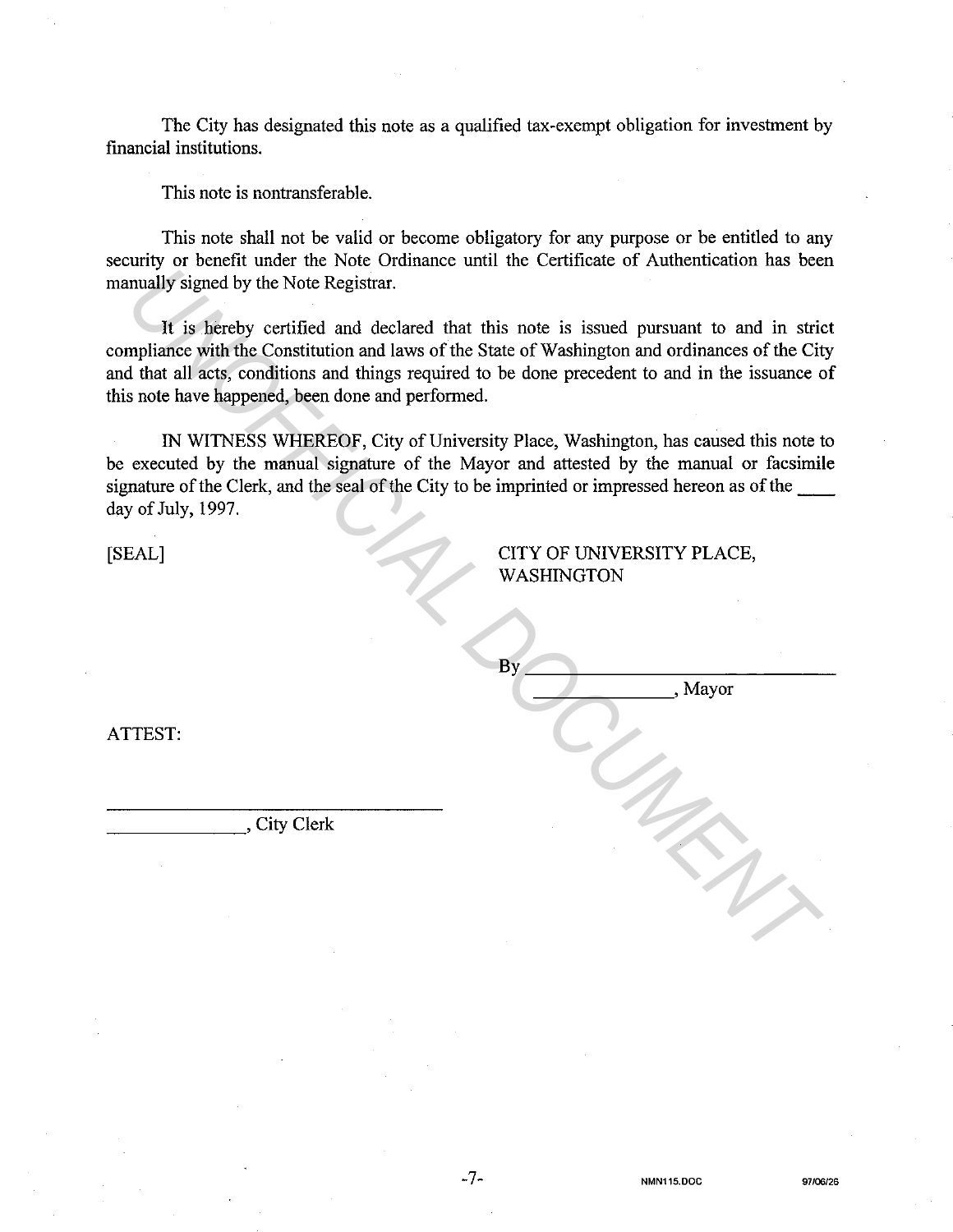### REGISTRATION CERTIFICATE

This note is registered in the name of the Registered Owner on the books of the City, in the office of the City Finance Manager (the "Note Registrar"), as to both principal and interest, as noted in the registration blank below. All payments of principal of and interest on this note shall be made by the City with full acquittance by the Note Registrar's wire transfer, made payable to the last Registered Owner as shown hereon and on the registration books of the Note Registrar at his/her address noted hereon and on the registration books of the Note Registrar.

| Date of      | Name and Address of                                                           | Signature of |
|--------------|-------------------------------------------------------------------------------|--------------|
| Registration | <b>Registered Owner</b>                                                       | Registrar    |
|              | Bank of America NT&SA<br>800 Fifth Avenue, Floor 34<br>Seattle, WA 98124-1662 |              |

Section 10. Execution. The Note shall be executed on behalf of the City with the manual signature of its Mayor, shall be attested by the manual signature of the City Clerk and shall have the seal of the City impressed or imprinted thereon.

Section 11. Sale of Note; Authorization to Officials and Agents; Ratification of Prior Actions. The Council hereby authorizes the sale of the Note to the Bank pursuant to the Bank's offer attached hereto. The appropriate City officials, agents and representatives are hereby authorized and directed to do everything necessary for the prompt issuance, execution and delivery of the Note and for the proper use and application of the proceeds of the sale thereof as provided in this Ordinance. *Unitary* is and in the same in the contract of the Note Registrare.<br> *Unitary incredicts* and the period and on the registration books of the Note Registrar.<br> **Date of** Registration Registration Registration Registration

All actions heretofore taken by the City's officials, agents and representatives in connection with the issuance and sale of the Note are hereby ratified, approved and confirmed.

Section 12. Ongoing Disclosure. The City is exempt from the ongoing disclosure requirements of Securities and Exchange Commission Rule 15c2-12 by reason of the exemption set forth in subsection  $(d)(i)$  of that rule with respect to the issuance of securities in authorized denominations of\$100,000 or more.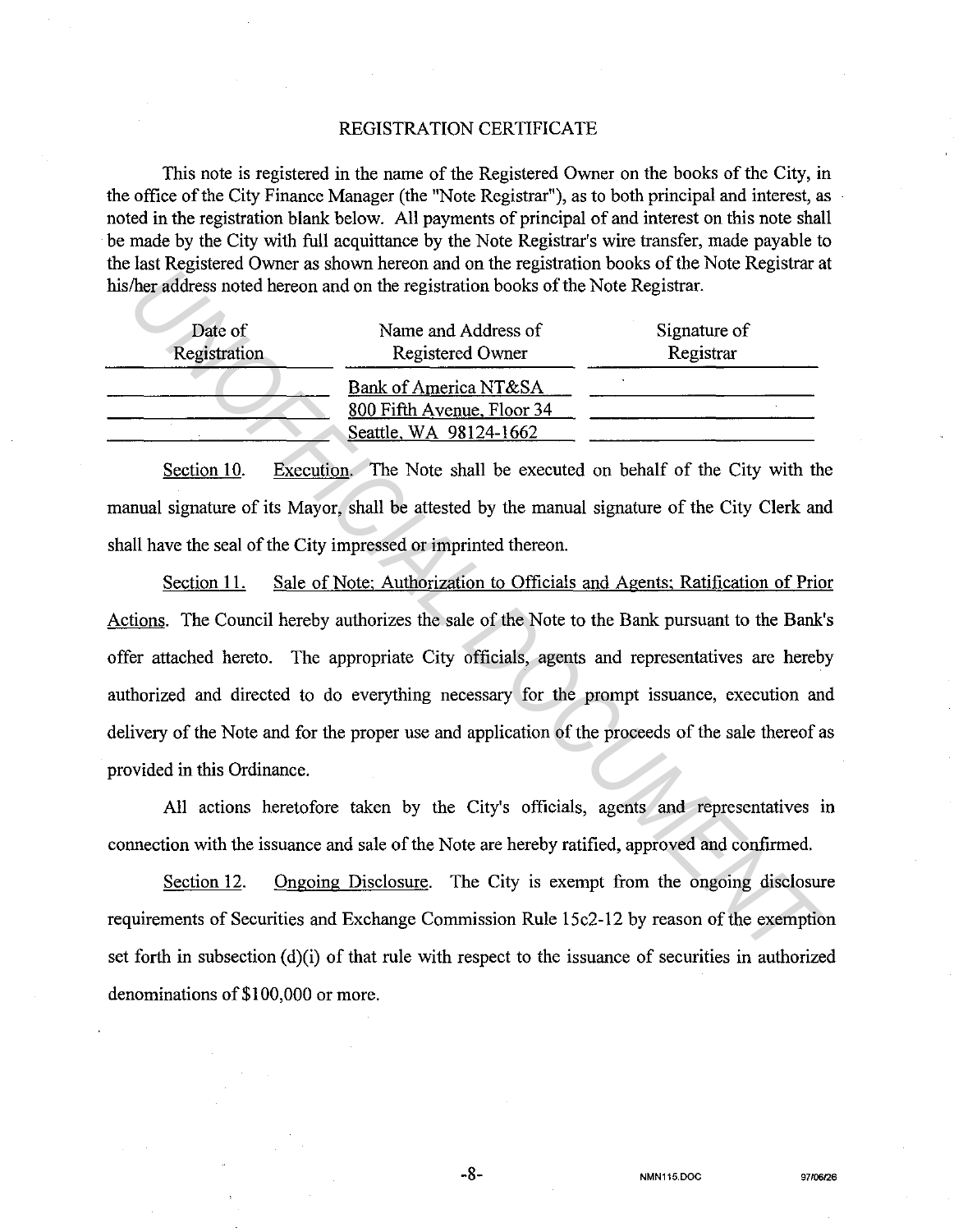Section 13. Publication and Effective Date. A summary of this ordinance consisting of its title shall be published in the official newspaper of the city. The ordinance shall take effect five days after publication.

PASSED by the City Council of the City of University Place, Washington this 30th day of June, 1997.

# CITY OF UNIVERSITY PLACE, WASHINGTON

By <u>Herich Birch</u> Linda Bird, Mayor **UNIVERSITY PLACE,**<br>
WASHINGTON<br>
TOP UNIVERSITY PLACE,<br>
WASHINGTON<br>
By Principal Brita, Mayor<br>
IST:<br>
TIVED AS TO FORM:<br>
DOVED AS TO FORM:<br>
TOP UNIVER THE CITY CLERE:<br>
DIMERED:<br>
UNIVER THE CITY COUNCIL:<br>
UNIVERSITY PLACE.<br>

ATTEST:

,ez; an nature

Susan Matthew, City Clerk

APPROVED AS TO FORM:

Preston, Gates & Ellis LLP

FILED WITH THE CITY CLERK: June 30, 1997

PASSED BY THE CITY COUNCIL: June 30, 1997

PUBLISHED:

EFFECTIVE DATE: July 7, 1997

ORDINANCE NO.:

161

July 2, 1997